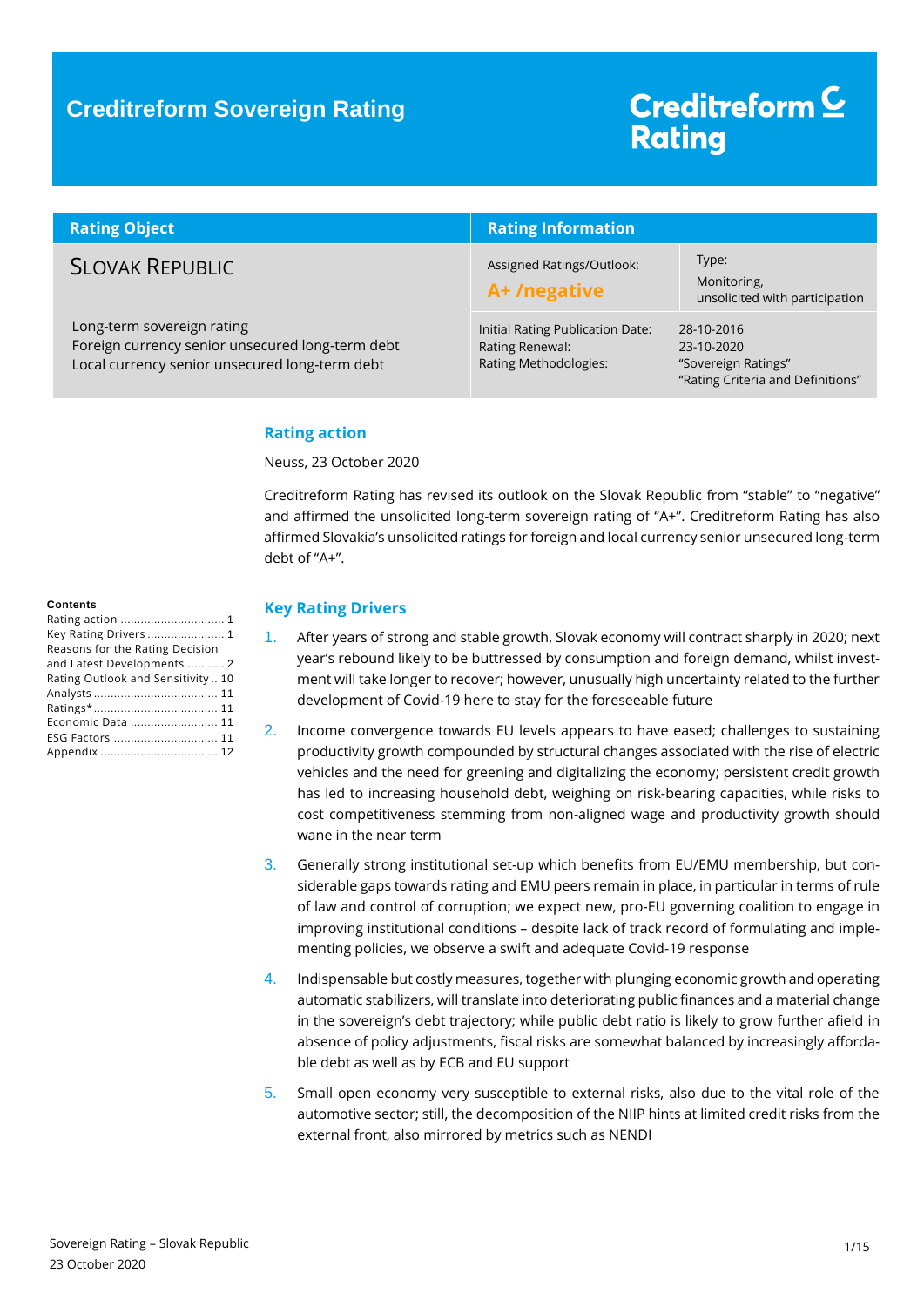### <span id="page-1-0"></span>**Reasons for the Rating Decision and Latest Developments**

Creditreform Rating has revised its outlook on the Slovak Republic from stable to negative, reflecting

- (i) the fiscal damage inflicted by the Covid-19 pandemic via collapsing economic growth, operating automatic stabilizers and costly, though essential, health and economic support measures will see Slovakia's headline deficits increase sharply and cause public debt to rocket to historically high levels;
- (ii) the prospective government debt trajectory, as public debt will likely continue to rise over the medium term unless authorities formulate a fiscal strategy geared towards reining in public debt;
- (iii) concerns over structural damage to international supply chains and the automotive industry, dealt by Covid-19, and uncertain prospects regarding timely reforms targeted towards greening and digitalizing its economy given the pivotal role of the automotive industry.

#### Macroeconomic Performance

*The Slovak Republic's credit ratings continue to mirror its macroeconomic performance profile, which we deem as robust, thanks to a track record of strong and broadly stable growth, as well as relatively high and rising per GDP per capita levels. At the same time, we note that income convergence towards EU levels has eased and wage developments have decoupled from productivity trends over recent years, thereby threatening the economy's cost competitiveness, and household debt remains on a credit-driven upward trajectory. While the Covid-19 pandemic is likely to mute wage pressures, medium-term challenges related to structural change – inter alia regarding the automotive sector – remain in place.*

While the Covid-19 pandemic has hit Slovakia with tremendous force, we saw remarkably strong economic growth prior to the outbreak. The Slovak economy has been growing vividly over the last five years, outpacing the euro area by far (2015-19: 3.2% p.a., EA-19: 1.9%), although real GDP growth eased from 3.8% in 2018 to 2.3% in 2019. Slower growth in 2019 came mainly on the back of feeble export growth, which pulled back to 0.8% (2016-18 average 4.6%) given receding external demand and transitory factors related to the automotive industry. Private consumption was the main driver of last year's output expansion, underpinned by brisk employment and wage growth, rising by 2.3% and contributing 1.3 p.p. to GDP growth. Owing to strong investment in machinery and equipment, posting growth of 15.6%, gross fixed capital formation expanded by 5.8% in 2019.

Strong growth has boosted per capita income over the last decade. According to latest IMF data, GDP per capita is estimated to total USD 34,202 (in PPP terms, current prices) in 2019, up by 4.1% from USD 32,859 in 2018. That being said, Slovakia displays a gap, not only as compared to rating peers but also as compared with other Central and Eastern European (CEE) economies such as the Czech Republic and Slovenia, at USD 42,670 and USD 40,717 respectively. Even more importantly from our point of view, Slovakia's income convergence towards EU levels appears to have softened. To be sure, figures in PPP terms may be somewhat biased by the 2019 benchmark revision of national accounts which led to significant changes in the relative weights of different sectors and corresponding deflators in 2016-18. Nevertheless, standing at 73% of the weighted EU average in 2019, its economy has fallen behind CEE peers Estonia (83%), Lithuania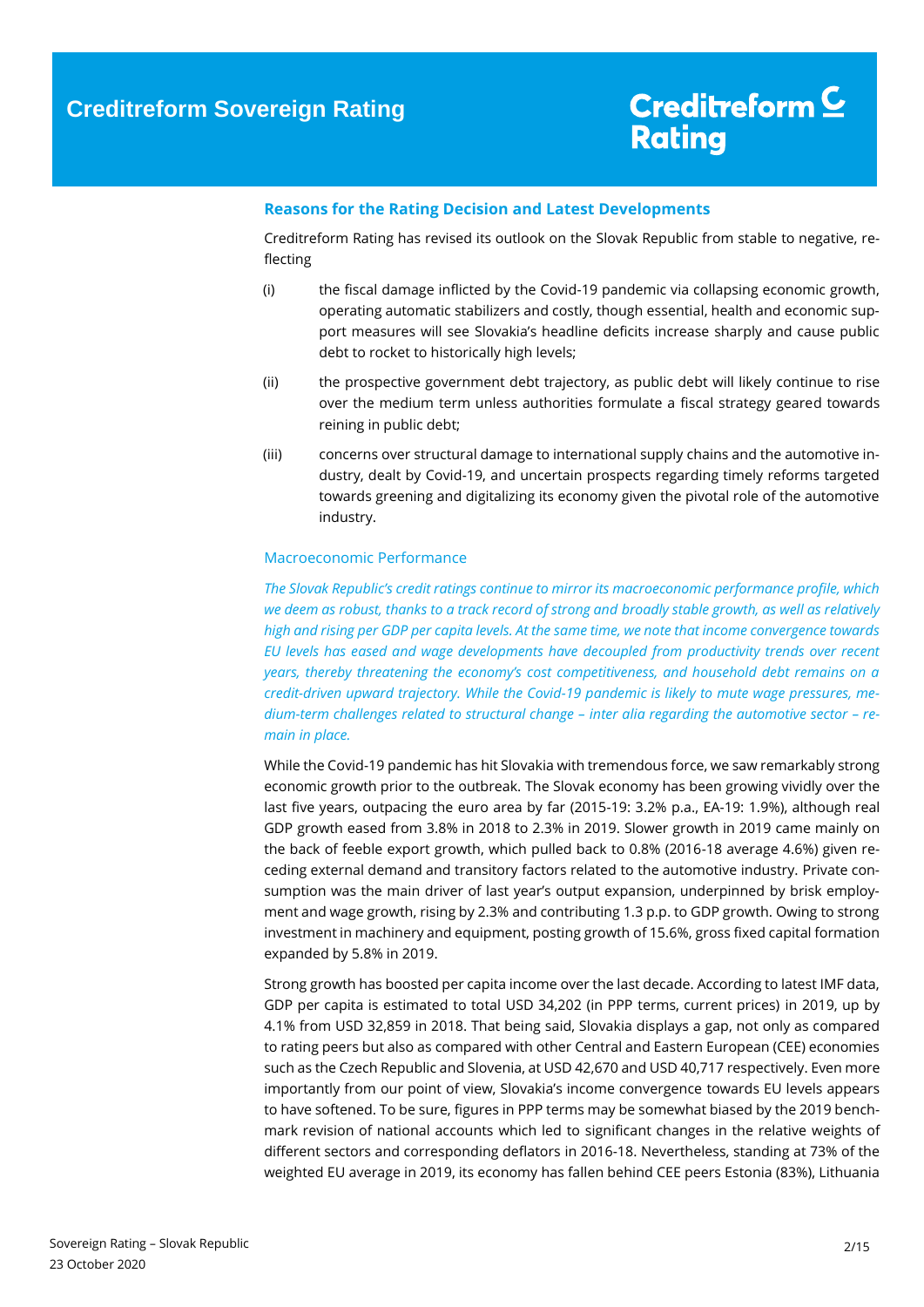(83%), and Poland (74%). As regards the current year, we expect a transitory setback in per capita incomes due to the Covid-19 crisis.

The Covid-19 crisis has thus resulted in a devastating economic contraction, prompting a large decline in total output over the first half of the year. Quarterly real GDP plummeted to a level last seen at the beginning of 2015, having declined by 5.2% and 8.3% q-o-q in the first and second quarters respectively. Despite the fact that all components contributed to that drastic fall in economic activity, it is worth pointing out that private consumption was comparatively less severely affected from a European perspective, decreasing by 5.0% compared to the previous quarter (EA19: -12.4% q-o-q).

The government's swiftly-implemented health and support measures have likely prevented the worst effects in terms of economic fallout. Still, we expect the Slovak real GDP to decline by 7.4% in 2020, followed by a marked rebound to the tune of 6.0% in 2021. Despite its resilience in the first half and, as reflected by recovering retails sales, the already visible release of pent-up demand, household spending will likely decline in 2020 as a whole, in tandem with disposable income. Labor markets will also be heavily impacted this year, implying compressed employment and wage growth. We note that headline labor market metrics have deteriorated but may be somewhat biased due to substantial government support, inter alia via 'Kurzarbeit' schemes. Thus, we expect to see unemployment rates rise going forward, currently posting at a monthly average of 6.8% (Aug-20, LFS adjusted, s.a.), up from 6.0% in March, while employment (total employment domestic concept) should edge down further, after having dropped by 0.8% and 1.1% q-o-q in the first and second quarters of 2020 respectively (EA-19: -0.3% and -2.9%). To our mind, hours worked appears to be a somewhat more robust indicator on current labor market conditions. As compared to Q4-19, total hours worked in the Slovak economy declined by 19.0% by this year's second quarter, well above the -15.5% observed in the EU27 as a whole. Precautionary saving should remain elevated in the near term, mainly due to the extreme Covid-19 related uncertainty, as illustrated by still depressed consumer confidence among Slovak households.

Significantly disrupted supply chains and easing external demand will drag on export growth, which saw a collapse in the first half of the year with exports of goods and services falling by 3.2% and 25.6% q-o-q in the first two quarters of 2020. While the recovery of Slovakia's exports is already underway, led by the automotive industry, the further development is heavily dependent on the pace of the euro area's recovery, which has tended to soften more recently. Nevertheless, soft survey-based data such as new industry orders and industry export expectations give us some confidence for the months ahead. As we expect import growth to be less affected, net external trade should weigh to some degree on this year's growth performance before buttressing the rebound in real GDP growth in 2021.

Investment activity will take longer to recover, as uncertainty and progressively weakening balance sheets should result in significantly postponed or even cancelled investment decisions. We also think that a growing number of inevitable corporate insolvencies are likely to drag on investment growth. Despite the fact that large automobile plants have resumed production, the industrial sector is still running below capacities, as capacity utilization came in at 78.3% in Q3-20, well below the long-term average of 81.6% (2000-19). Meanwhile, industry confidence returned to its former level prior to the outbreak of Covid-19 (Aug-20: -0.4; Feb-20: -0.8), essentially boding well for business investment. As the end of the Multiannual Financing Framework 2014-20 draws near, we expect that output expansion will be aided by public investment.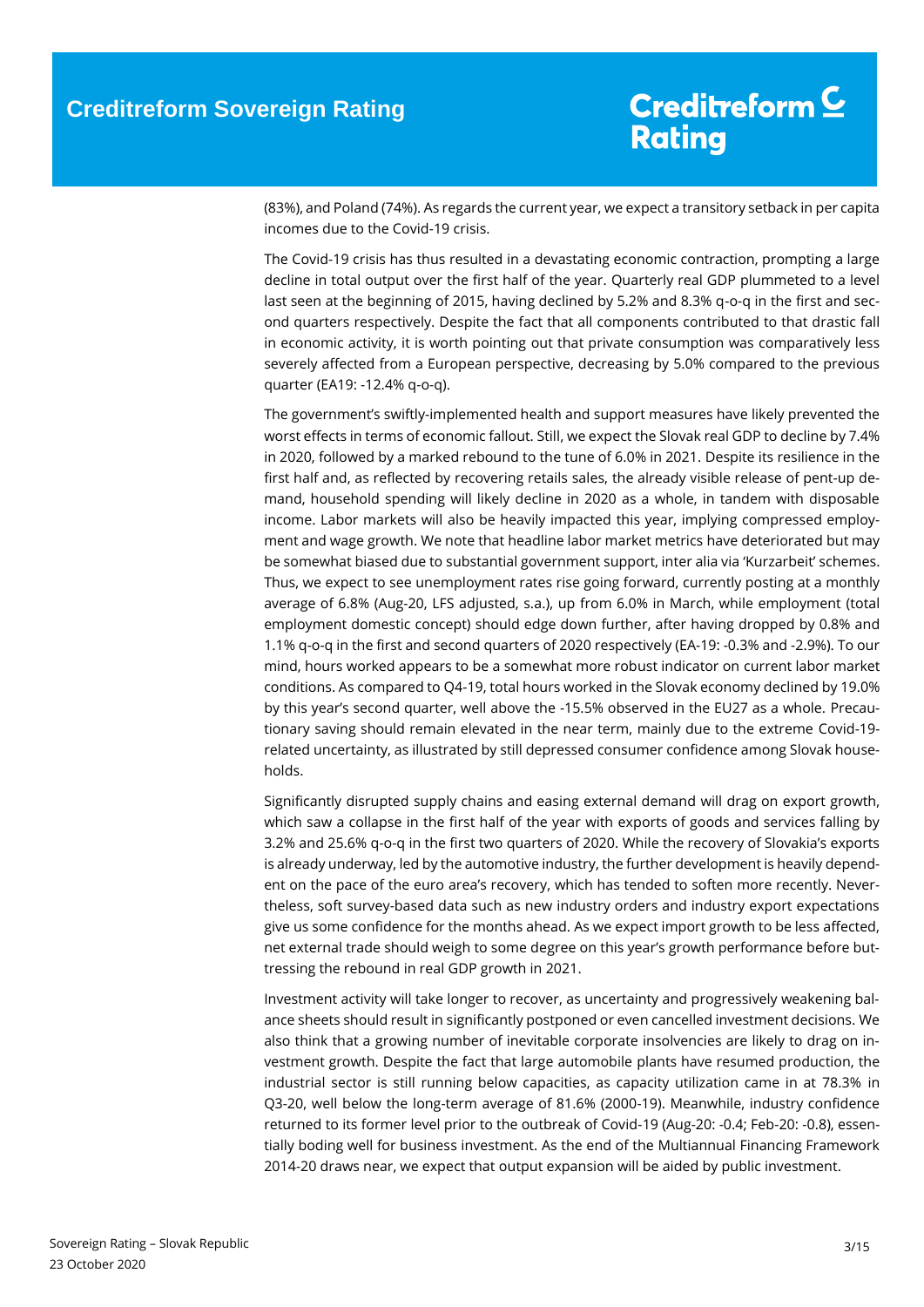With all that said, risks to the forecast are heavily skewed to the downside, as Slovakia has experienced substantially rising infection rates over recent weeks. Judging by ECDC data, the cumulative 14-day infection rate peaked at a mere 12.4 in spring, remaining below the 50-mark until 25 September at a time when other European partners had already witnessed skyrocketing infection rates. Since then, however, Covid-19 infections have been increasing at an alarming rate, as is the case in other CEE economies, hitting 292.6 on 18 October, while the positivity rate climbed to 11.5 in week 41 (week 37: 3.3). Hence, containment measures and a state of emergency were reintroduced as of 1 October. To be sure, we believe that the impact on the economy will be less severe compared to the most acute phase in spring, as the government is better prepared and can resort to more targeted, effective, and tested measures than during the first wave. Nevertheless, uncertainty surrounding our projections will remain unusually high unless tested medical treatments are broadly available, which will presumably be the case from mid-2021 at the earliest in the base case scenario underlying our expectations.

We recall risks to underlying growth entailed by the key role played by the automotive industry, which have increased since our last review. Diversification appears to have further diminished, with automotive accounting for roughly a third of total exports in 2019 (32.9%), climbing from 30.7% a year before, whilst the sectors share in total GVA made up for 4.9% in 2018 (SOSR data). Furthermore, the industry stands for a sizable share of total industrial production and employment.

Demand for electric vehicles has gained significant momentum in 2020. Electric vehicles (EV) achieved marked growth rates during H1-20, as total units sold were up 75% amidst a drastic decline in petrol and diesel cars. Overall, for Europe, the share of electric vehicles almost doubled to some 10% during the first half of 2020. The continued fall in diesel car sales reflects a shift in perception across the markets. European policy-makers seem determined to curb carbon emissions to protect the environment, hence the strict regulations suggest that they have already turned against diesel cars. Several governments have also drawn their plans to gradually phase out diesel cars. EV demand is slated to rise going forward, aided by government subsidies, incentives offered by car dealers, and the greater awareness among consumers to opt for environmentally-friendly passenger cars.

We understand that up to 15 electric and semi-electric models may be produced in Slovakia going forward, according to SARIO. Volkswagen has announced plans to launch the production of a new hybrid plug-in model in late September. It is also noteworthy that German carmaker Porsche has communicated plans to build a new plant in 2024-26. Also, policy-makers are reportedly aware of the need to act.

We see, however, rising medium- to long-term risks stemming from digital transformation and the EU's declared plan to green the European economy. From a European perspective, a comparatively larger share of jobs may be at risk of being automated, and as of now education and training systems do not seem to be well-equipped to cope with technological changes. In addition, digital readiness is relatively low, as suggested by the European Commission's Digital Economy and Society Index. In the latest vintage of the DESI, Slovakia achieved the 22nd rank in the EU and has made comparatively less progress since 2015 than other EU member states, with significant room to improve as regards the factors human capital and digital public services. Apart from that, investment in R&D appears insufficient to prepare its economy for a technological transition. According to latest Eurostat data, R&D expenditure totaled 0.84% of GDP (2018), markedly below the EU27 average of 2.14% of GDP.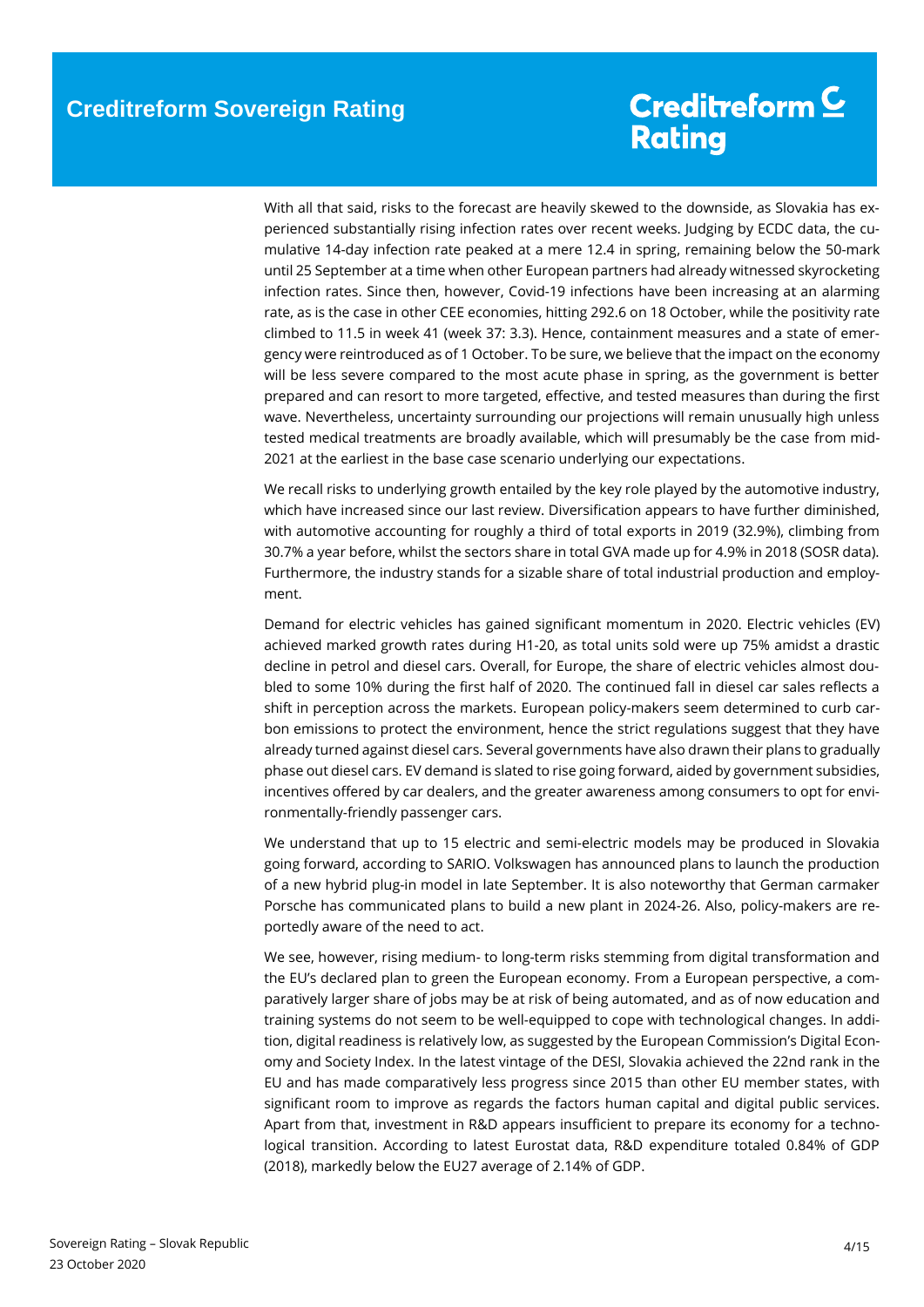In our view, sustaining real labor productivity will be key to safeguarding the economy's cost competitiveness over the medium term. Real unit labor costs continued to grow briskly in 2019, edging up by 2.4% (AMECO data), as real labor productivity was not able to keep pace with real compensation per employee. As compared to its key trading partners, Slovakian real ULC increased at a significantly faster pace in 2016-19, rising by 7.3% versus 0.5% in the euro area as a whole. Still, Slovakia's share in global exports of goods and services was broadly stable over 2016-19 (2019: 0.4%).

Increasing private debt amidst unabated housing loan growth and persistently strong house price growth remains a concern. At this point in the Covid-19 pandemic, loans for house purchases have only slightly moderated. As of July 2020, the outstanding volume of housing loans stood 9.3% above the previous year's level as compared to 9.9% y-o-y at the onset of the crisis in March (ECB data). With that, growth of outstanding housing loans is among the highest in the EU27. New lending also appears to be largely unaffected so far. At the same time, household indebtedness continued on its firm upward trajectory, posting at 44.0% of GDP in 2019 (2014: 32.4% of GDP, consolidated financial balance sheet data) and at 72.5% of disposable income in Q4-19 (Q4-14: 55.4%, ECB data). On both counts, household debt is well above the levels seen in other CEE peers. Higher household debt and rising mortgage volumes have been matched by vivid house price growth over a prolonged period of time, which also carried over into 2020. In the second quarter, house prices grew at a still high annual rate of 9.7% (Q2-19: 8.3%).

We will monitor developments vigilantly in this respect, in particular against the backdrop of the Covid-19-related financial risks which households may have to bear going forward. Thus, credit risks related to households could increase, as these are likely to be affected by rising corporate insolvencies and layoffs for business reasons - especially as government support measures subside. We note that the current situation seems to be somewhat blurred by the possibility that households can opt to defer loan repayments. We see that Slovak households' perception of the financial situation, as well as the general economic situation over the next 12 months, has brightened up as compared to the trough in April, but is still relatively pessimistic from a European perspective.

### Institutional Structure

*Our credit assessment continues to be underpinned by Slovakia's generally strong institutional framework, which is further buttressed by significant benefits associated with EU and EMU membership. Despite visible efforts, which we expect to be stepped up after this year's general election that resulted in a materially altered political constellation, considerable shortcomings regarding judicial independence and the combating of corruption remain in place. Despite the heterogeneous composition of the new government, we expect political stability and consensus on important policy goals such as fostering income convergence and fiscal sustainability as given.*

As underscored by the recently-published newest vintage of our preferred measure of good governance, the World Bank's Worldwide Governance Indicators (WGI), the sovereign continues to underperform – not only as compared to its A-rated peers, but also to the respective euro area and EU27 averages. In fact, the Slovak Republic even slipped several places relative to other sovereigns when it comes to the perception of the extent to which public power is exercised for private gain, now standing at rank 75 out of 209 economies on the WGI control of corruption. The euro area median is rank 42, while for Slovakia the lag is somewhat smaller relative to the A median (rank 61). With a view to freedom of speech and media, as well as to the quality of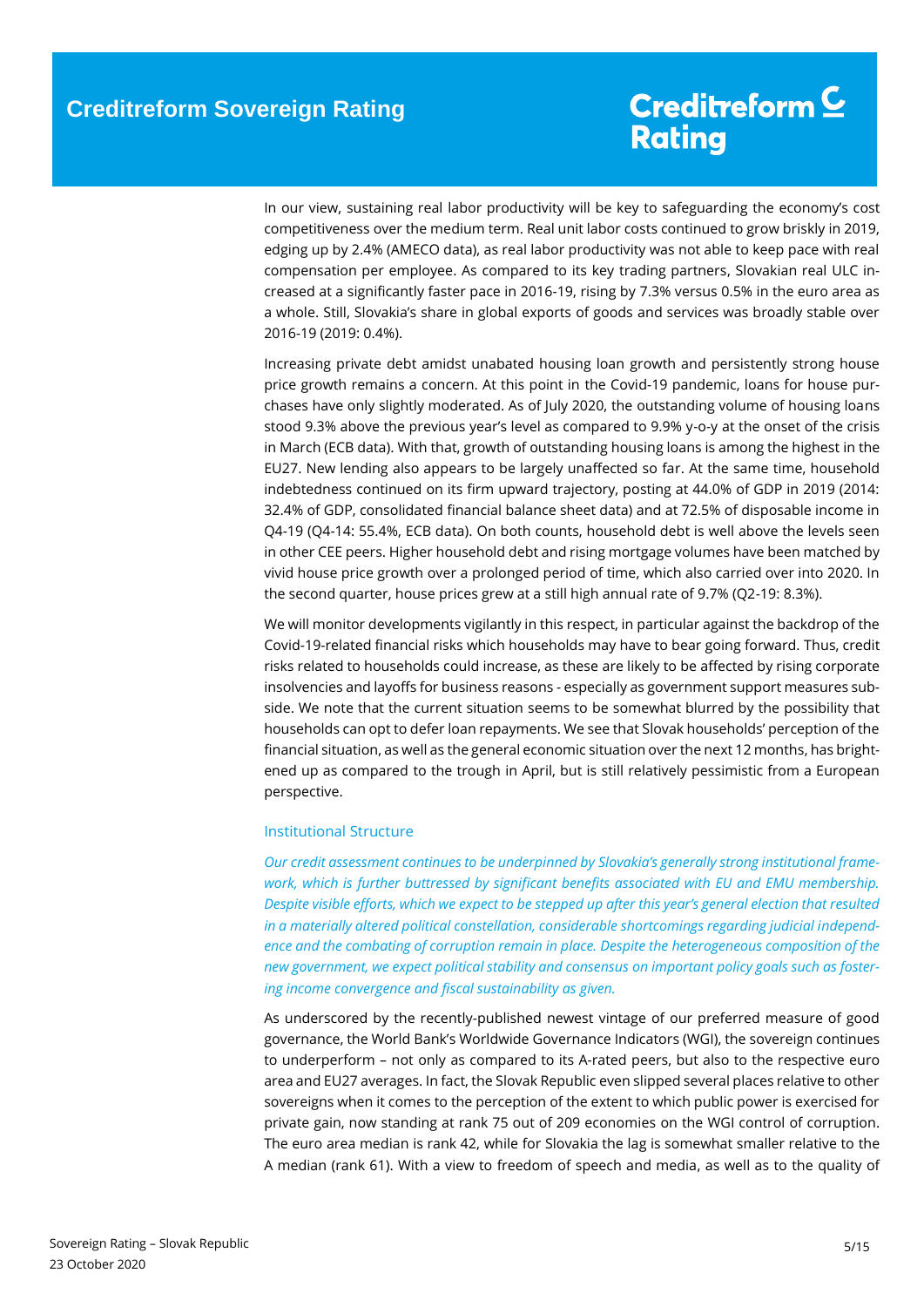contract enforcement, property rights, and courts, the sovereign also exhibits sizable gaps in a peer comparison, coming in at rank 51 and 61 respectively (EA19: rank 26 and 33). With regard to the latter, arguably one of the most visible results of the improving judiciary system has been the significant reduction in the number of pending cases, which dropped from 5.0 to 3.7 cases per 100 inhabitants in 2017-18 (EU Justice Scoreboard 2020). However, the latest Justice Scoreboard also highlights that the Slovak Republic shows one of the weakest performances in terms of perceived independence of courts and judges.

As regards the quality of public administration, we also observe a y-o-y slippage, as Slovakia dropped from rank 52 to rank 55 (EA19: rank 35). Against this background, the absorption of European Structural and Investment Funds (ESIF) must also be seen as a recurrent issue. As highlighted by latest EU Cohesion data, expenditure reported by selected projects was up from EUR 6.3bn in 2019 to EUR 7.1bn as of October 2020, accounting for a mere 37% of the total ESIF 2014-20 budget, corresponding to one of the lowest take-up rates in the former EU28 (EU average: 46%). Hence, underutilization of ESIF appears to be a pertinent obstacle which may be traced to weaknesses concerning planning and coordination processes. This is also evidenced by the IMF's public investment management assessment, which found that there is scope for improvement in the appraisal process and strategic planning framework, and identified gaps in the allocation phase as there appears to be no central coordination unit and no integrated pipeline for infrastructure projects.

Looking ahead, we will closely monitor whether there is palpable progress in improving judicial independence, the control of corruption, as well as enhancing public administration and the regulatory environment. This is all the more relevant as Slovakia's political landscape has undergone a significant change. In a landslide victory, the opposition won the majority of the public vote in general elections held in February.

The conservative protest party OLaNO received 25% of the vote, more than twice as many as in 2016 (11%), emerging as the by far strongest political force. OLaNO leader Matovic became the Slovak Republic's new PM, heading a four-party coalition further complemented by right-wing populist Sme Rodina, the neoliberal SaS, and the new 'For the People' party of former president Kiska. Smer-SD, the party which has dominated Slovak politics for much of the past 15 years, suffered heavy losses and ended up with 18.3% (2016: 28.3%).

Prima facie, the new governing coalition's missing track record in formulating and implementing policies, may represent a stumbling block on the sovereign's way out of the Covid-19 crisis and with regard to decisively addressing the economy's institutional obstacles. This ties in with the impression that the rather heterogeneous composition of the coalition may hamper cohesive policy-making; however, we see political stability and consensus on important policy goals such as fostering income convergence and fiscal sustainability as given. As a case in point, we have witnessed a swift, timely and adequate policy response to the Covid-19 pandemic. We also took note of promising first signs in terms of tackling reform needs, as the government forged ahead with a comprehensive policy package containing a plethora of measures to improve the business environment. Against the background of Next Generation EU (NGEU, see below), the Ministry of Finance recently presented a reform plan.

### Fiscal Sustainability

*We would still consider Slovakia's public finances as a credit strength. However, collapsing economic activity and the extensive policy response to the Covid-19 pandemic will push up the headline deficit,*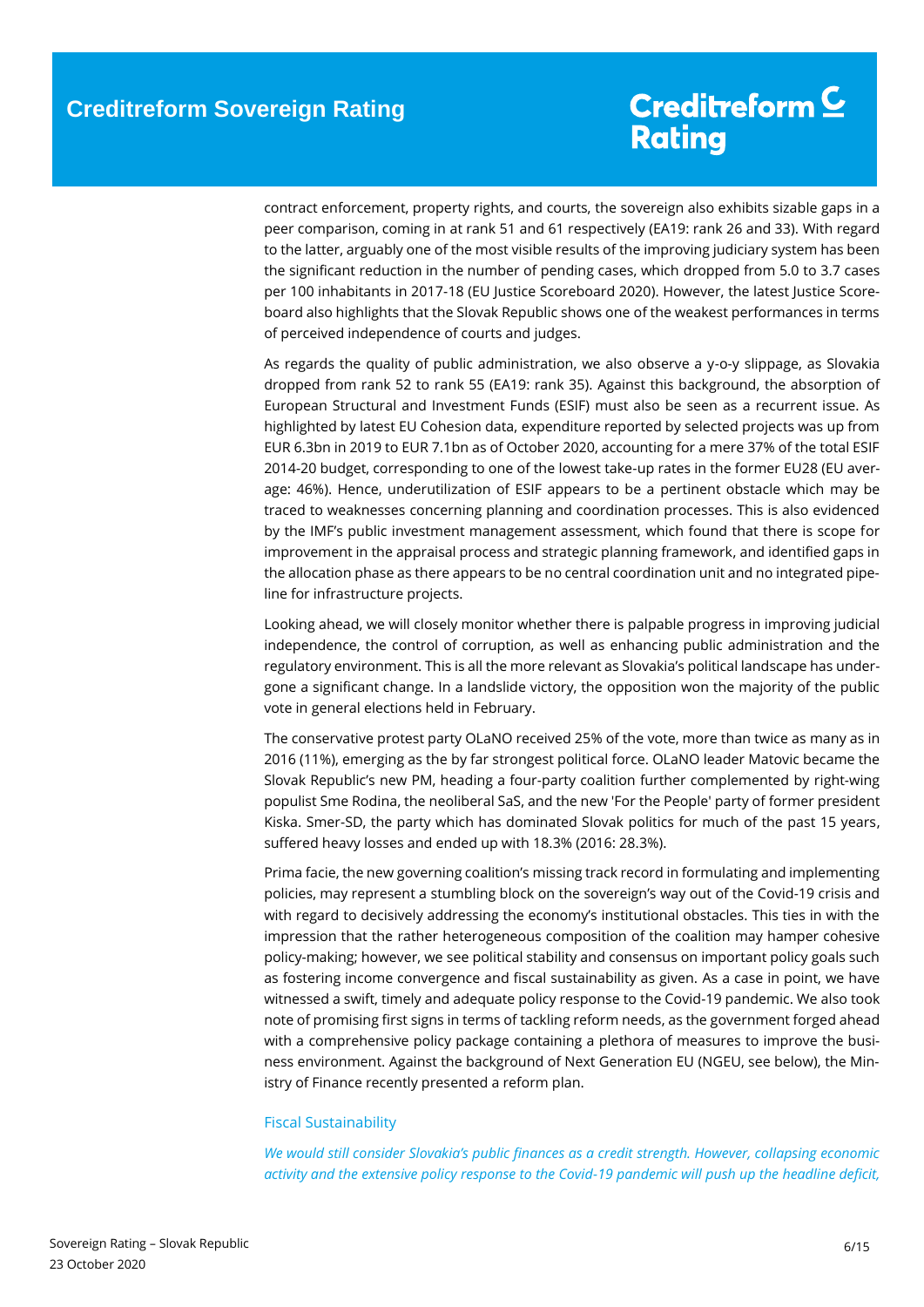## Creditreform<sup>C</sup> **Rating**

*boosting government debt to historical highs. Equally important, the debt trajectory will be reversed, as the public debt ratio is likely to remain on a rising path over the medium term without corrective*  action. Due to the favorable starting position, debt service should remain feasible thanks to low inter*est costs as well as ECB and EU support.*

Drawing on latest information contained in the draft budgetary plan 2021, fiscal consolidation had already slowed prior to the outbreak of the Covid-19 pandemic, as the Slovak headline deficit widened from 1.0% of GDP in 2018 to 1.4% of GDP last year, roughly twice as high as projected in the draft budgetary plan 2020. The deterioration was largely driven by the public wage bill, which rose significantly from 9.3% to 10.2% of GDP in 2018-19. Also, public investment came in notably higher at 3.6% of GDP (2018: 3.7%) as opposed to the 2.9% of GDP envisaged in the DBP20. In addition, tax revenue evolved less dynamically than expected with taxes on income and wealth ticking down from 7.3% to 7.2% of GDP.

In response to the corona crisis, the Slovak government has implemented a substantial policy package to safeguard public health and prevent broad macroeconomic destabilization. Authorities have taken imperative measures to deflect the impact of Covid-19 and related confinement measures on households and businesses, protecting its labor market and avoiding widespread corporate insolvencies. In absence of further amendments in response to a potential escalation of the health situation, discretionary expenditure measures should reach roughly 2.5% of GDP. Drawing on Ministry of Finance data, the short-time work scheme (approx. EUR 737mn in cash terms), nursing and sickness benefits (PN, OCR, EUR 324mn), the allowance for self-employed workers and micro enterprises (EUR185mn), and rent subsidies for companies (EUR 200mn) are among the biggest items in the package. Further key measures with no immediate budgetary impact include tax and social contribution deferrals, as well as extensive bank guarantees provided for up to EUR 1.5bn of loans.

While emphasizing that projecting the likely budgetary outcome is extremely challenging and uncertainty is unusually high due to the constantly evolving Covid-19 pandemic, we expect the headline deficit to jump to 9.4% of GDP this year before narrowing significantly in 2021, explained by the phasing out of exceptional support measures and the prospective economic recovery. Whereas so-called 13th pension payments and the newly implemented cap on the retirement age will put additional pressure on this year's budget, policy-makers have adopted changes to the 13th pension, which are set to provide for some budgetary relief next year. The resulting decline in pensions will be offset by an increase in Christmas pay. Other deficit-increasing measures for 2021 are targeted towards stepping up social support for families and disadvantaged groups, and increasing support for education. We view scrapping the bank levy as generally conducive to bank profitably and stability (see below), coming at the expense of further downward pressure on the budget. Furthermore, we take note of funds reserved for possible further waves of Covid-19, budgeted at EUR 1.04bn (approx. 1.2% of GDP). In terms of consolidation, the government envisaged higher excise duties and vehicle taxes, and to keep the public wage bill in check.

Slovakia's debt-to GDP ratio had been displaying a multi-year decline, amounting to 48.5% in 2019, down from 49.4% in 2018 and the lowest level since 2011. Plunging economic growth, together with operating automatic stabilizers and the Covid-19 response, are set to translate into surging general government debt, which we forecast to total approx. 62% of GDP this year. To be sure, we view debt servicing as broadly feasible at these levels, and we think that the government makes prudent use of the available fiscal space. However, the further development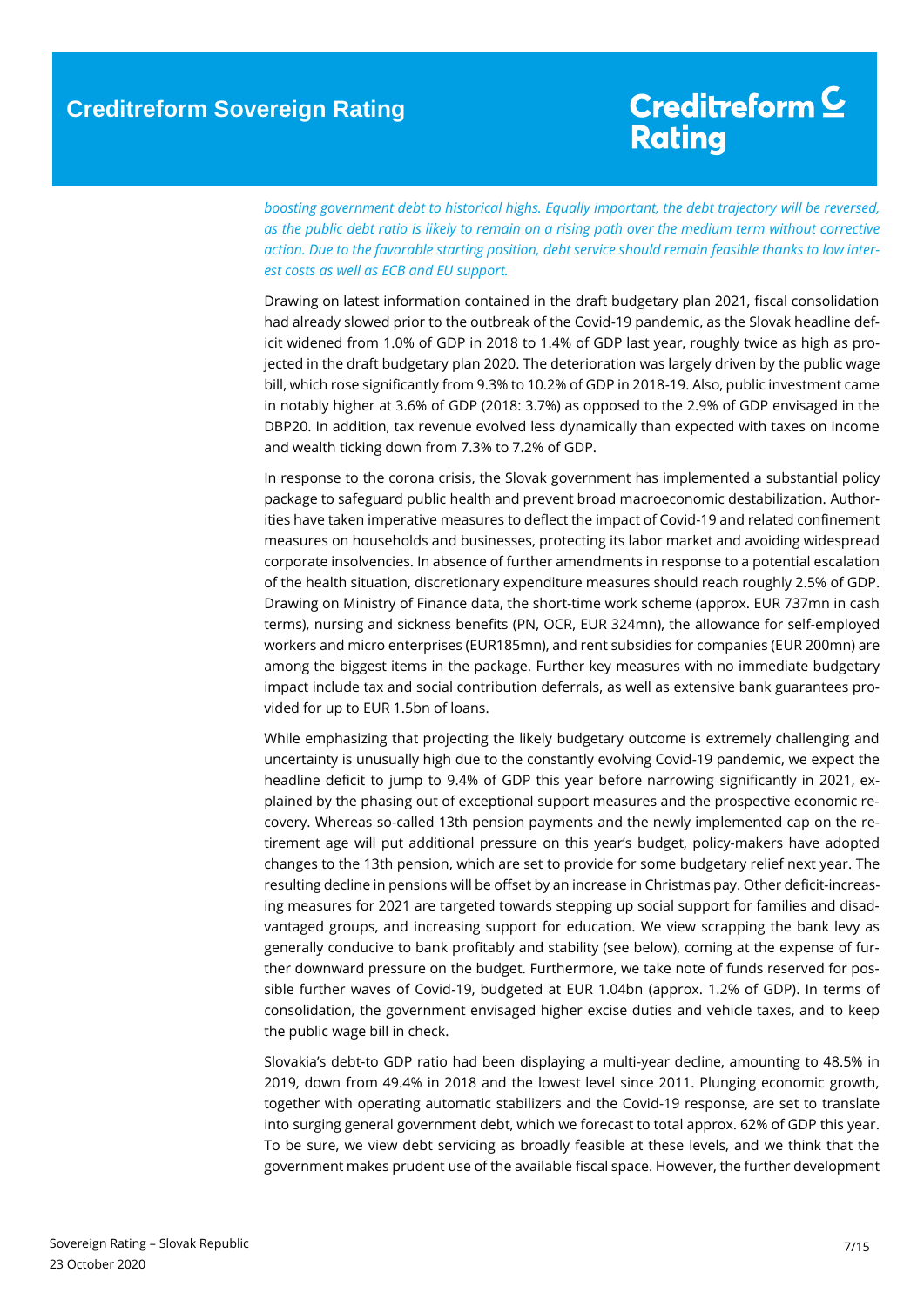of the public debt ratio will have to be monitored vigilantly, as is the case with efforts to rein in public debt going forward, since we expect government debt to climb further over the medium term unless authorities formulate a fiscal strategy geared towards putting the brakes on rising debt.

Apart from comparatively moderate post-crisis debt levels, debt-to-GDP already posted at 84.1% in the euro area as a whole in 2019, increasing fiscal risks are somewhat balanced by increasingly affordable debt as well as ECB and EU support. As measured by general government revenue, interest outlays have dwindled to their lowest level on Eurostat records, standing at 3.0% in 2019 (2018: 3.3%, 2014: 4.8%). Moreover, we believe that refinancing risks have decreased over time, as mirrored by a declining share of foreign currency-denominated debt (Oct-20: 3.7%, Oct-17: 6.1%) and by an upward trending average maturity of the Slovak debt portfolio. As of 30 September, the average maturity posted at 8.23y, having averaged 8.62y in 2017-19 (Ardal data). Long-term government bond yields continue to stand at historically low levels after having reentered negative territory in July – 10y bond yields posted at -0.261% at the beginning of October (weekly quote 02-10-20).

In this vein, we believe that the ECB's very accommodative monetary policy will remain a key support in the near term. The Pandemic Emergency Purchase Program (PEPP) was implemented by the ECB in the wake of the Covid-19 crisis. PEPP totals EUR 1,350bn and is to run at least until the end of June 2021. Reinvestments of maturing principal payments from securities purchased under PEPP until at least the end of 2022 will add further to the accommodative stance. An additional envelope of EUR 120bn to the Asset Purchase Program until the end of the year remains in place, as do a number of measures to ensure liquidity to the banking sector, a comprehensive set of collateral measures to mitigate the tightening of financial conditions across the euro area, and measures to temporarily mitigate the effects of rating downgrades on counterparties' collateral availability.

Meanwhile, we think that large-scale financial support on the back of NGEU is a further decisive factor mitigating fiscal sustainability risks over the medium term. We reckon that Slovakia will gain access to grants and loans amounting to an estimated 6.2% and 5.0% of 2019 GDP, making it one of the main beneficiaries among EU member states. The EU Parliament's consent to NGEU is still pending, but we do not expect this to present a major obstacle with regard to the implementation of the Recovery and Resilience Facility. What is more, the Slovak Republic is set to receive EUR 631mn in financial support via SURE which is designed to support national shorttime work schemes and comparable initiatives.

As far as contingent liability risks to fiscal sustainability are concerned, we perceive a somewhat mixed picture at present. Apart from the above-mentioned credit risks related to looming insolvencies and the associated job losses, overall risks with regard to Slovakia's comparatively small banking sector (total assets-to-GDP at 91.8% in Q1-20) seem limited. While compared to other CEE peers capitalization of the sector as measured by its CET1 ratio moves at the lower end of the spectrum, the ratio has hovered around levels recorded for the EU as a whole over the last two years. As of Q2-20, Slovakia's banking sector exceeded the capitalization level recorded for the EU, with CET1 at 15.9% vs. 15.0% for the EU (EBA data), suggesting that banks have some buffers to draw on. Strengthening this impression, we note that the sector's asset quality as measured by the NPL ratio has been improving over recent years and has been broadly stable over the current year, posting at 2.5% in Q2-20, thus comparing favorably with the EU (Q2-20: 2.9%). Contrary to the situation regarding NPLs, the corona crisis seems to have taken a more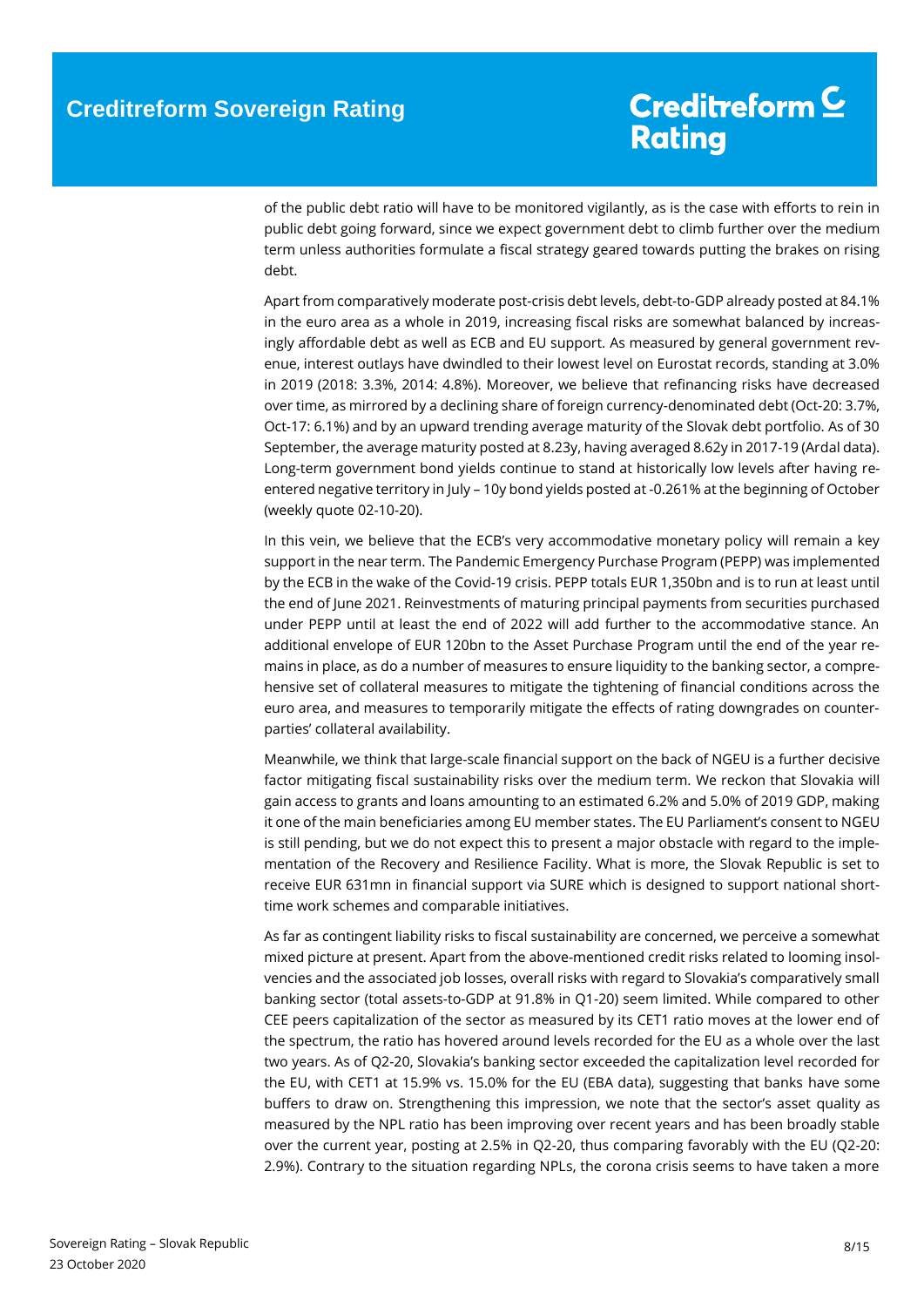visible toll on banks' profitability lately, judging by a deteriorating ROA that has come down from 0.9% in Q4-19 to 0.4% in Q2-20. Nevertheless, by this measure Slovakia still fares better than EU overall (Q2-20: 0.0%). Apart from this, the government cancelled the special levy on financial institutions around the middle of the year, which should result in relief to the tune of about 0.13% of GDP for the banking sector (MOF estimate).

Looking at public guarantees, we would flag a relatively high level when guarantees linked to EFSF and ESM are included (MOF data). The latter accounted for about 11.7% of GDP in 2019 (10.8% in 2018), thereby lifting the total amount of public guarantees to 19.8% (2018: 19.3%). Even excluding capital subscribed to these facilities, the remaining 8.1% appears elevated by European comparison.

Assessing risks to fiscal prospects potentially arising from demographic developments, we would highlight the relatively unfavorable projection pertaining to age-related costs, in particular pension and health costs in the longer term, whereas projections for the more medium term still compare as rather benign in the European context (EU Ageing Report). Recent reforms to the pension system including the introduction of a 13th pension, a cap on the retirement age, and payment amendments to the pay-as-you-go pillar add to sustainability risks in the longer run, as also stressed by the Council for Budget Responsibility. In this vein, the government's intention to address long-term sustainability issues by, among other things, linking pension expenditures to demographic developments as expressed in the DBP21, seems to be a step in the right direction. We also gather that a constitutional law is to define basic elements of the first and second pillars of the pension system.

### Foreign Exposure

*Despite its small open economy, which renders Slovakia very susceptible to external risks due to e.g. the vital role of the automotive sector, we view credit risks stemming from the external front as limited. This is mainly due to less crisis-prone foreign direct investments, which make up for a very large share of the otherwise highly negative net international investment position (NIIP).*

Slovakia has been running a relatively stable current account deficit since 2015, averaging 2.3% of GDP in 2015-19. Over this period, a surplus in goods trade has turned into a deficit, whereas the surplus in services trade has grown persistently. These developments continued last year when, on the back of slower export growth in a more challenging international trade environment and sector-specific issues in the automotive industry, a larger deficit in goods trade translated into a widening current account deficit, increasing by 0.5 p.p. to 2.7% of GDP. A slightly larger deficit in the primary balance (-0.3 p.p. to -2.1% of GDP) also added to this, whereas the increasing surplus in services (+0.3 p.p.) had the opposite effect. At 1.3% of GDP, the surplus in services trade marked the highest level since 2006 – largely driven by manufacturing services, ICT services, and other business services.

Under the impression of the corona crisis, the second quarter of this year saw further widening of the goods trade deficit (-1.8% of GDP), pushing the current account balance deeper into negative territory (-3.2% of GDP). For 2020 as a whole, we would expect the current account to move more or less within the range seen recently, as sharply recovering economic activity over the summer months has recently slowed down again in light of re-introduced constraints to suppress the spread of the virus.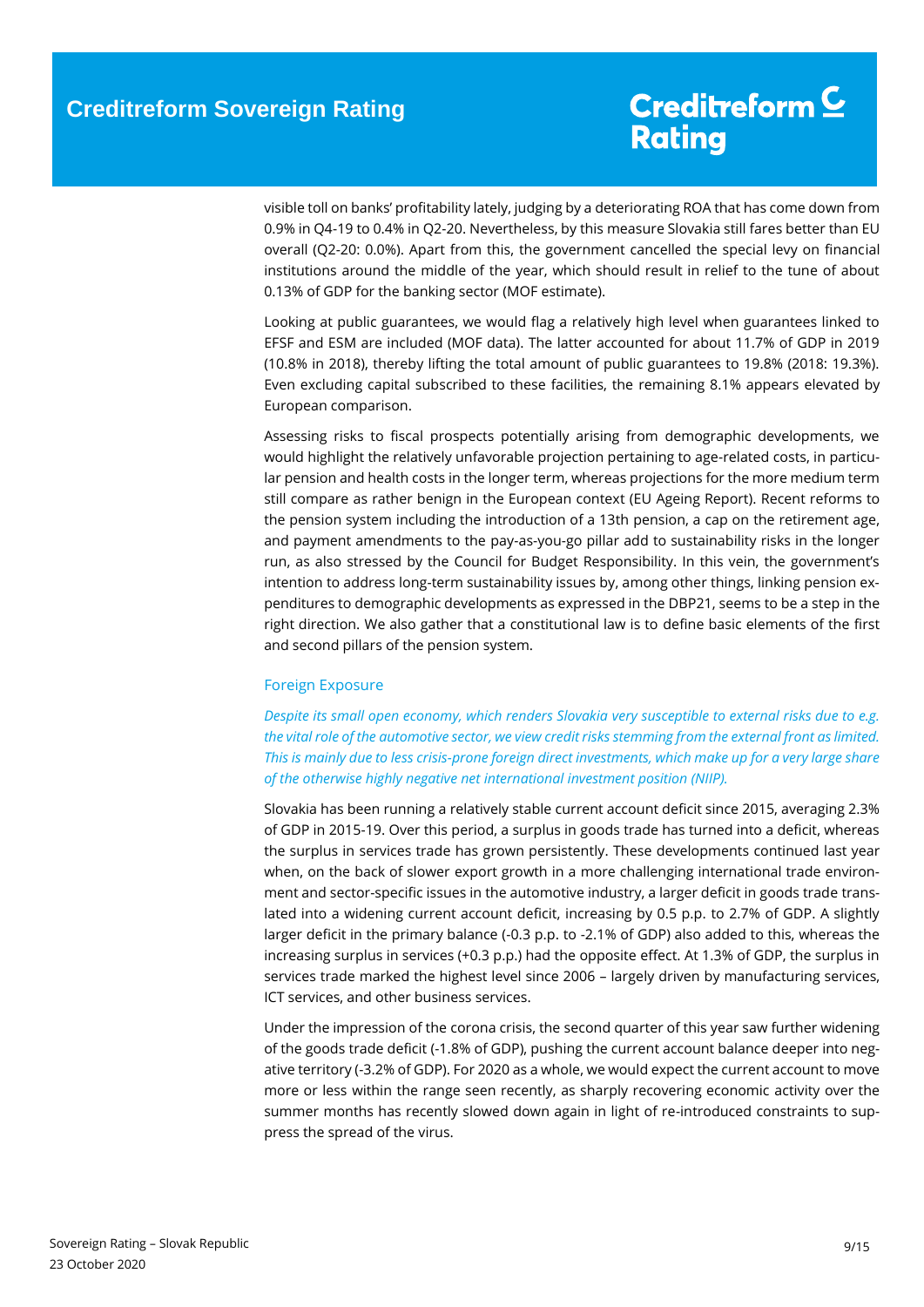Slovakia remains among the EU economies with the most negative NIIP, at face value suggesting pronounced exposure to external risks. Last year, its NIIP improved somewhat, going up by 3.2 p.p. to -66.3% of GDP. Moreover, the position has remained more or less flat over recent years, as opposed to the development seen in other CEEs where the investment position was less negative and improved over time. However, we would reiterate that a large part of the highly negative NIIP position is explained by a steady inflow of foreign direct investment (FDI), and thus a less crisis-prone form of investment. Net FDI alone came to -53.3% of GDP in 2019. In this vein, we would refer to a metric which makes a clearer case in this regard: NENDI, which excludes non-defaultable investment. Accordingly, Slovakia's NENDI is significantly lower, posting at - 14.1% of GDP in 2019 (2018: -16.5% of GDP), and remaining broadly stable over the first half of this year (Q2-20: -14.7% of GDP).

### <span id="page-9-0"></span>**Rating Outlook and Sensitivity**

Our rating outlook for the Slovak Republic's long-term credit ratings is negative, mainly due to rising fiscal sustainability risks stemming from the sharp increase of its public debt ratio, alongside elevated uncertainty regarding the extent to which authorities will be able to reduce government debt to more sustainable levels over the medium term. We would refrain from providing some forward guidance on the time frame underlying our outlook at this stage, owing to the very high uncertainty pertaining to developments around Covid-19 as well as the related economic fallout.

Notwithstanding, we could reinstate the stable outlook if the sovereign is able to achieve a faster and persistent improvement of its headline balance over the medium term and set its debt-to-GDP ratio on a sustained downward trend or, more generally, if authorities formulate a credible fiscal strategy aiming at reining in public debt and safeguarding the sustainability of its pension system. We could also consider a positive rating action if the Slovak economy recovers faster than expected and medium-term growth evolves more favorably than expected at this stage, or if per capita incomes increase robustly, revitalizing income convergence towards EU levels. This could be the case if the government implements structural reforms to sustain productivity growth and meet the structural changes associated with the rise of electric vehicles and the need for greening and digitalizing its economy.

By contrast, we could lower the sovereign's ratings if public finances fail to improve and the expected upward trend of the public debt ratio becomes more entrenched. A deterioration in the epidemiological outlook and renewed, broad-based infection waves necessitating progressively intensified containment measures may be conducive to such a scenario. In this vein, repeated lockdowns may also be followed by a renewed fall in economic activity and more persistent strains on labor markets, weighing strongly on the economy and representing a further rating downside. Moreover, not only medium-term growth, but arguably more importantly potential growth could be adversely impacted if authorities do not seize the opportunity to respond to structural changes in the automotive sector.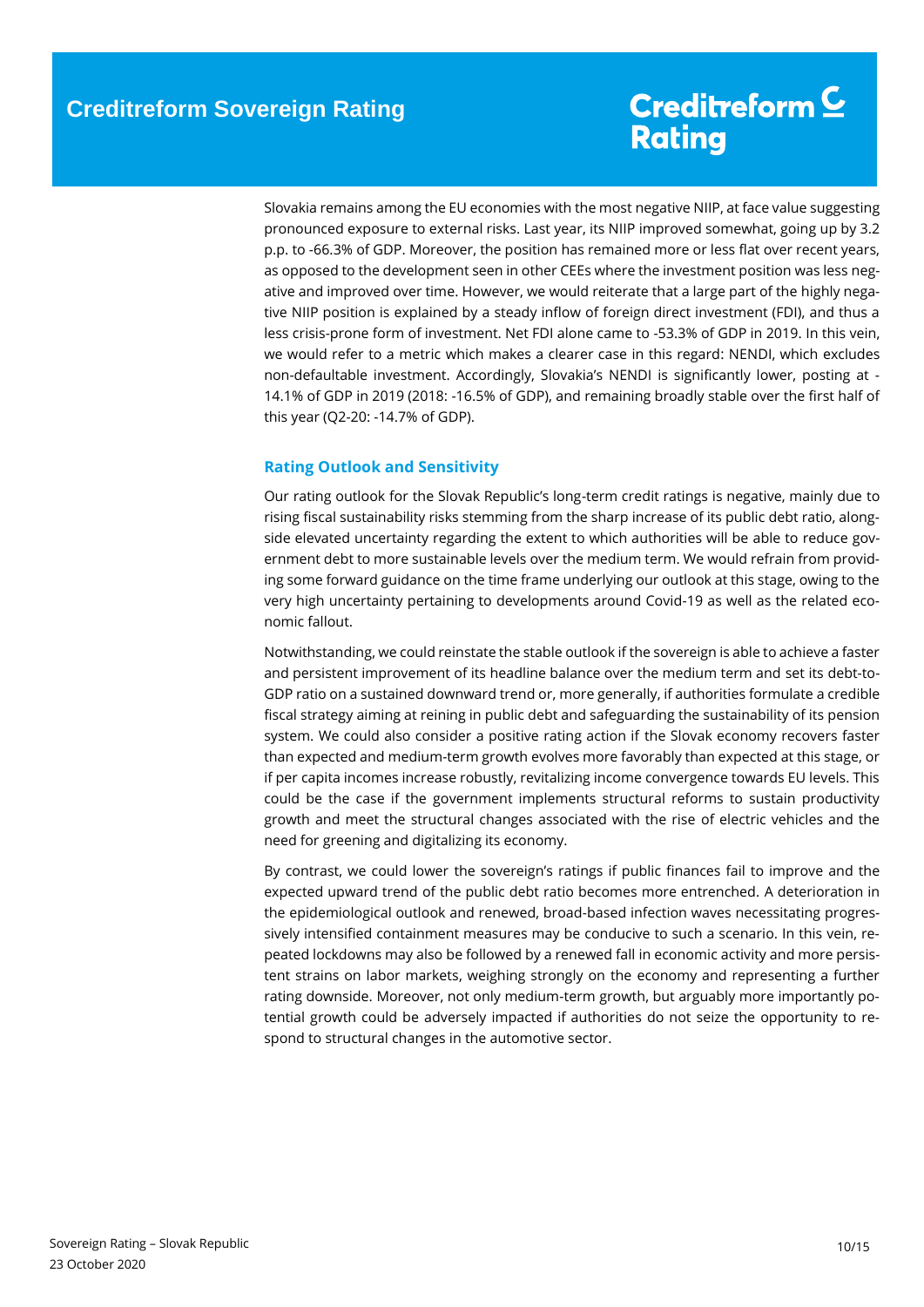## Creditreform<sup>C</sup> **Rating**

### <span id="page-10-0"></span>**Analysts**

Primary Analyst Fabienne Riefer Sovereign Credit Analyst f.riefer@creditreform-rating.de +49 2131 109 1462

Chairperson Benjamin Mohr Head of Sovereign Ratings b.mohr@creditreform-rating.de +49 2131 109 5172

### <span id="page-10-1"></span>**Ratings\***

| Long-term sovereign rating                       | A+/negative |
|--------------------------------------------------|-------------|
| Foreign currency senior unsecured long-term debt | A+/negative |
| Local currency senior unsecured long-term debt   | A+/negative |
| *) Unsolicited                                   |             |

### <span id="page-10-2"></span>**Economic Data**

| [in %, otherwise noted]               | 2015   | 2016   | 2017   | 2018   | 2019   | 2020e  | 2021e  |
|---------------------------------------|--------|--------|--------|--------|--------|--------|--------|
| Real GDP growth                       | 4.8    | 2.1    | 3.0    | 3.8    | 2.3    | $-7.4$ | 6.0    |
| GDP per capita (PPP, USD)             | 29.938 | 29.676 | 30.930 | 32.859 | 34.202 | 32,184 | 35,118 |
| HICP inflation rate, y-o-y change     | $-0.3$ | $-0.5$ | 1.4    | 2.5    | 2.8    | 1.8    | 0.9    |
| Default history (years since default) | n.a.   | n.a.   | n.a.   | n.a.   | n.a.   | n.a.   | n.a.   |
| Life expectancy at birth (years)      | 76.7   | 77.3   | 77.3   | 77.4   | n.a.   | n.a.   | n.a.   |
| Fiscal balance/GDP                    | $-2.7$ | $-2.6$ | $-0.9$ | $-1.0$ | $-1.4$ | $-9.4$ | $-6.8$ |
| Current account balance/GDP           | $-2.1$ | $-2.7$ | $-1.9$ | $-2.2$ | $-2.7$ | n.a.   | n.a.   |
| External debt/GDP                     | 84.6   | 92.5   | 108.3  | 114.7  | 112.4  | n.a.   | n.a.   |

Source: International Monetary Fund, Eurostat, own estimates

### <span id="page-10-3"></span>**ESG Factors**

While there is no universal and commonly agreed typology or definition of environment, social, and governance (ESG) criteria, Creditreform Rating views ESG factors as an essential yardstick for assessing the sustainability of a state. Creditreform Rating thus takes account of ESG factors in its decision-making process before arriving at a sovereign credit rating. In the following, we explain how and to what degree any of the key drivers behind the credit rating or the related outlook is associated with what we understand to be an ESG factor, and outline why these ESG factors were material to the credit rating or rating outlook.

For further information on the conceptual approach pertaining to ESG factors in public finance and the relevance of ESG factors to sovereign credit ratings and to Creditreform Rating credit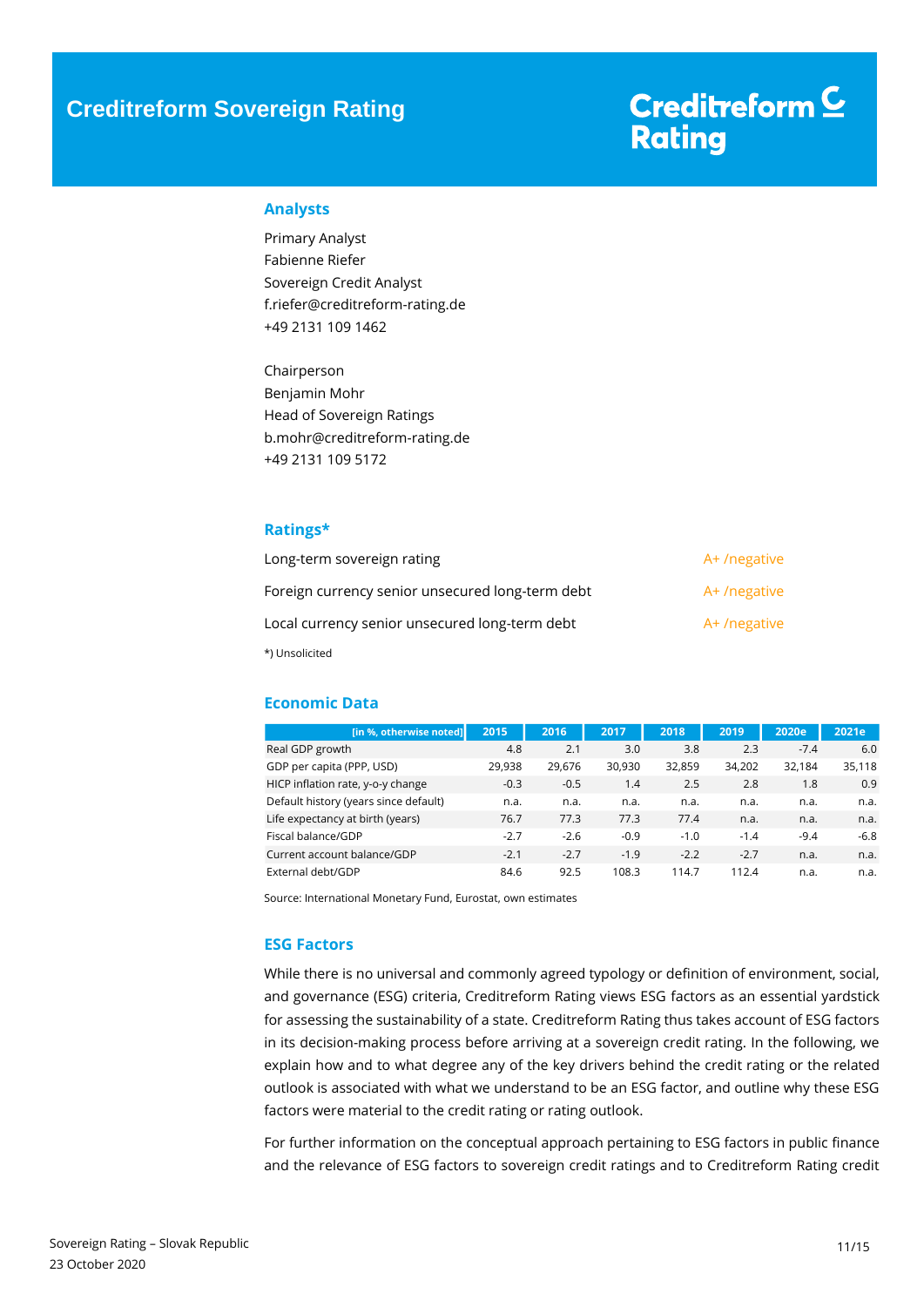ratings more generally, we refer to the basic documentation, which lays down key principles of [the impact of ESG factors on credit ratings](https://www.creditreform-rating.de/en/about-us/regulatory-requirements.html?file=files/content/downloads/Externes%20Rating/Regulatorische%20Anforderungen/EN/Ratingmethodiken%20EN/The%20Impact%20of%20ESG%20Factors%20on%20Credit%20Ratings.pdf)

The governance dimension plays a pivotal role in forming our opinion on the creditworthiness of the sovereign. As the World Bank's Worldwide Governance Indicators Rule of Law, Government Effectiveness, Voice and Accountability, and Control of corruption have a material impact on Creditreform Rating's assessment of the sovereign's institutional set-up, which we regard as a key rating driver, we consider the ESG factors 'Judicial System and Property Rights', 'Quality of Public Services and Policies', 'Civil Liberties and Political Participation', and 'Integrity of Public Officials' as highly significant to the credit rating.

#### **ESG Factor Box**

| Environ-<br>mental<br>Quality                     | Ecological<br>Risks                       | Ressource<br>Management                                        | Education            | Health                           | Demo-<br>graphics                                     |
|---------------------------------------------------|-------------------------------------------|----------------------------------------------------------------|----------------------|----------------------------------|-------------------------------------------------------|
| Labor                                             | Equality                                  | Technology &<br>Infrastructure                                 | Safety &<br>Security | <b>Judicial</b><br><b>System</b> | <b>Quality of</b><br><b>Public</b><br><b>Services</b> |
| Integrity of<br><b>Public</b><br><b>Officials</b> | Quality and<br>Efficacy of<br>Regulations | <b>Civil Liber-</b><br>ties/ Political<br><b>Participation</b> | Market<br>Access     | <b>Business</b><br>Environment   | Data<br>Transparency                                  |

| <b>Environment</b> | Social | Governance | <b>Highly</b><br>significant | <b>Significant</b> | Less<br>significant | Hardly<br>significant |
|--------------------|--------|------------|------------------------------|--------------------|---------------------|-----------------------|
|--------------------|--------|------------|------------------------------|--------------------|---------------------|-----------------------|

### <span id="page-11-0"></span>**Appendix**

### **Rating History**

| <b>Event</b>          | <b>Publication Date</b> | <b>Rating /Outlook</b> |
|-----------------------|-------------------------|------------------------|
| <b>Initial Rating</b> | 28.10.2016              | A /stable              |
| Monitoring            | 27.10.2017              | A /stable              |
| Monitoring            | 26.10.2018              | A+ /stable             |
| Monitoring            | 25.10.2019              | A+ /stable             |
| Monitoring            | 23.10.2020              | A+/negative            |

### **Regulatory Requirements**

In 2011 Creditreform Rating AG (CRAG) was registered within the European Union according to EU Regulation 1060/2009 (CRA-Regulation). Based on the registration Creditreform Rating AG is allowed to issue credit ratings within the EU and is bound to comply with the provisions of the CRA-Regulation.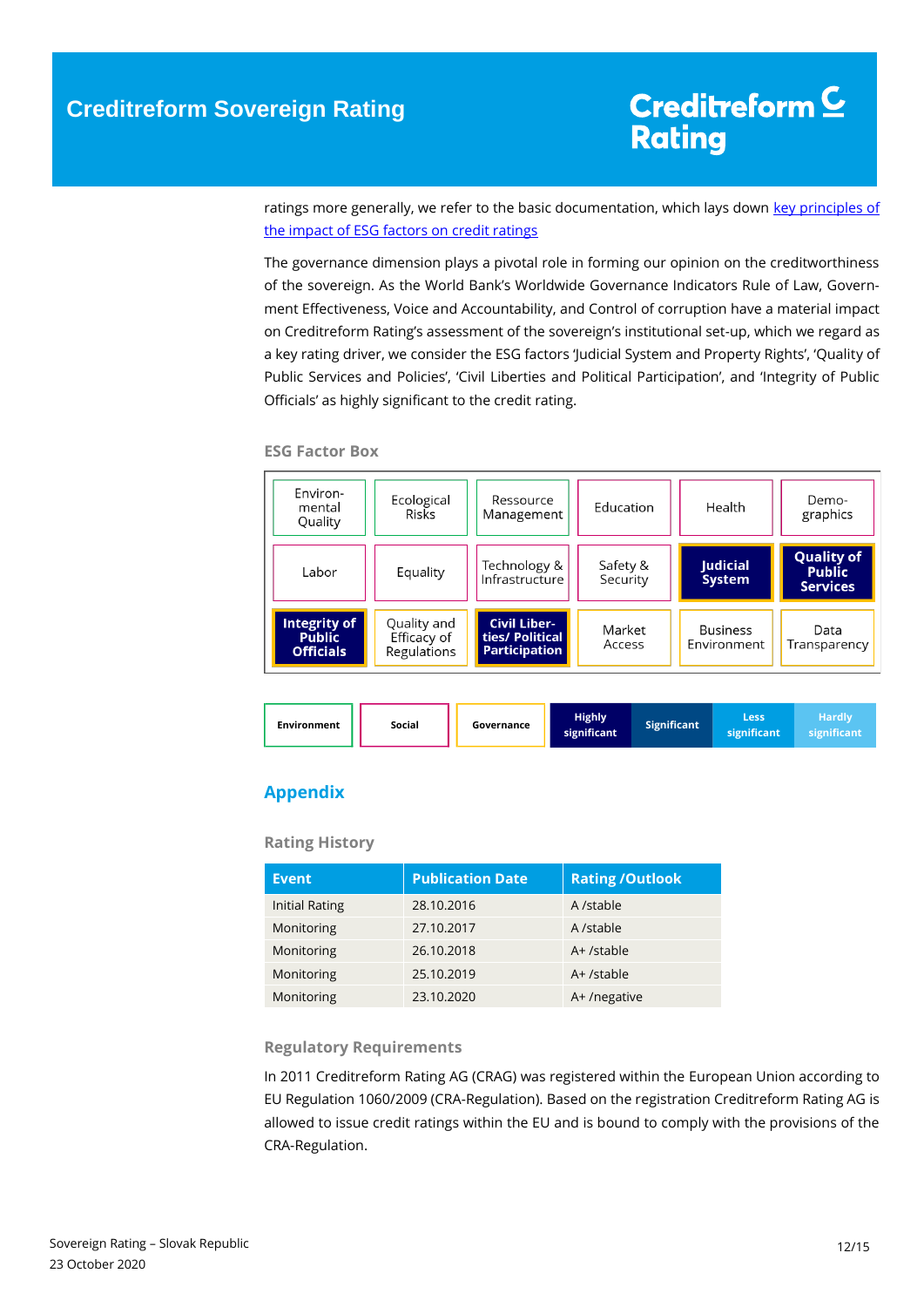This sovereign rating is an unsolicited credit rating. The Ministry of Finance (MFSR) participated in the credit rating process as MFSR provided additional information during the credit rating process, and commented on a draft version of the report. Thus, this report represents an updated version, which was augmented in response to the factual remarks of MFSR during their review. Between the disclosure of the credit rating to the rated entity and the public disclosure no amendments were made to the credit rating.

| Unsolicited Credit Rating                              |     |
|--------------------------------------------------------|-----|
| With Rated Entity or Related Third Party Participation | YFS |
| With Access to Internal Documents                      | NΟ  |
| With Access to Management                              | NΟ  |

The rating was conducted on the basis of CRAG's ["Sovereign Ratings" methodology](https://www.creditreform-rating.de/en/about-us/regulatory-requirements.html?file=files/content/downloads/Externes%20Rating/Regulatorische%20Anforderungen/EN/Ratingmethodiken%20EN/Rating%20Methodology%20Sovereign%20Ratings.pdf) (v1.2, July 2016) in conjunction with its basic document ["Rating Criteria and Definitions"](https://www.creditreform-rating.de/en/about-us/regulatory-requirements.html?file=files/content/downloads/Externes%20Rating/Regulatorische%20Anforderungen/EN/Ratingmethodiken%20EN/CRAG%20Rating%20Criteria%20and%20Definitions.pdf) (v1.3, January 2018). CRAG ensures that methodologies, models and key rating assumptions for determining sovereign credit ratings are properly maintained, up-to-date, and subject to a comprehensive review on a periodic basis. A complete description of CRAG´s rating methodologies and basic document "Rating Criteria and Definitions" is published on our [website.](https://www.creditreform-rating.de/en/about-us/regulatory-requirements.html)

To prepare this credit rating, CRAG has used following substantially material sources: International Monetary Fund, World Bank, Organization for Economic Co-operation and Development, Eurostat, European Commission, European Banking Authority, European Central Bank, Blavatnik School of Government, ECDC, Národná Banka Slovenska (NBS), Statistical Office of the Slovak Republic, Ministry of Finance of the Slovak Republic.

A Rating Committee was called consisting of highly qualified analysts of CRAG. The quality and extent of information available on the rated entity was considered satisfactory. The analysts and committee members declared that the rules of the Code of Conduct were complied with. No conflicts of interest were identified during the rating process that might influence the analyses and judgements of the rating analysts involved or any other natural person whose services are placed at the disposal or under the control of Creditreform Rating AG and who are directly involved in credit rating activities or approving credit ratings and rating outlooks. The analysts presented the results of the quantitative and qualitative analyses and provided the Committee with a recommendation for the rating decision. After the discussion of the relevant quantitative and qualitative risk factors, the Rating Committee arrived at a unanimous rating decision. The weighting of all risk factors is described in CRAG´s "Sovereign Ratings" methodology. The main arguments that were raised in the discussion are summarized in the "Reasons for the Rating Decision".

As regards the rating outlook, the time horizon is provided during which a change in the credit rating is expected. This information is available within the credit rating report. There are no other attributes and limitations of the credit rating or rating outlook other than displayed on the CRAG website. In case of providing ancillary services to the rated entity, CRAG will disclose all ancillary services in the credit rating report.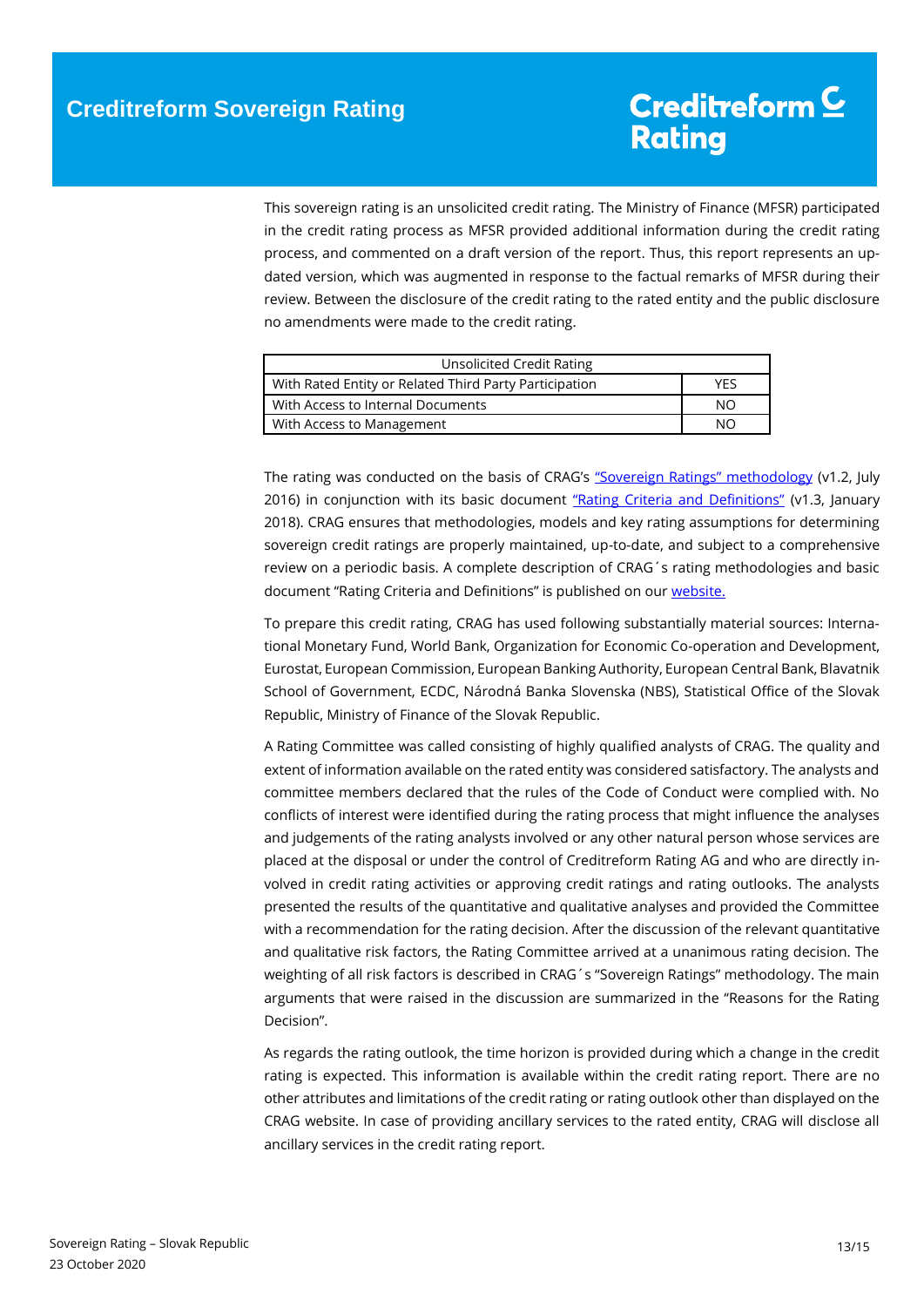The date at which the credit rating was released for distribution for the first time and when it was last updated including any rating outlooks is indicated clearly and prominently in the rating report; the first release is indicated as "initial rating"; other updates are indicated as an "update", "upgrade or downgrade", "not rated", "affirmed", "selective default" or "default".

In accordance with Article 11 (2) EU-Regulation (EC) No 1060/2009 registered or certified credit rating agency shall make available in a central repository established by ESMA information on its historical performance data, including the ratings transition frequency, and information about credit ratings issued in the past and on their changes. Requested data are available on the ESMA website[: https://cerep.esma.europa.eu/cerep-web/statistics/defaults.xhtml.](https://cerep.esma.europa.eu/cerep-web/statistics/defaults.xhtml)

An explanatory statement of the meaning of each rating category and the definition of default are available in the credit rating methodologies disclosed on the website.

### **Disclaimer**

Any rating issued by Creditreform Rating AG is subject to the Creditreform Rating AG Code of Conduct which has been published on the web pages of Creditreform Rating AG. In this Code of Conduct, Creditreform Rating AG commits itself – systematically and with due diligence – to establish its independent and objective opinion as to the sustainability, risks and opportunities concerning the entity or the issue under review.

When assessing the creditworthiness of sovereign issuers, Creditreform Rating AG relies on publicly available data and information from international data sources, governments and national statistics. Creditreform Rating AG assumes no responsibility for the true and fair representation of the original information.

Future events are uncertain, and forecasts are necessarily based on assessments and assumptions. Hence, this rating is no statement of fact but an opinion. Neither should these ratings be construed as recommendations for investors, buyers or sellers. They should only be used by market participants (entrepreneurs, bankers, investors etc.) as one factor among others when arriving at investment decisions. Ratings are not meant to be used as substitutes for one's own research, inquiries and assessments. Thus, no express or implied warranty as to the accuracy, timeliness or completeness for any purpose of any such rating, opinion or information is given by Creditreform Rating AG in any form or manner whatsoever. Furthermore, Creditreform Rating AG cannot be held liable for the consequences of decisions made on the basis of any of their ratings.

This report is protected by copyright. Any commercial use is prohibited without prior written permission from Creditreform Rating AG. Only the full report may be published in order to prevent distortion of the report's overall assessment. Excerpts may only be used with the express consent of Creditreform Rating AG. Publication of the report without the consent of Creditreform Rating AG is prohibited. Only ratings published on the Creditreform Rating AG web pages remain valid.

Creditreform Rating AG